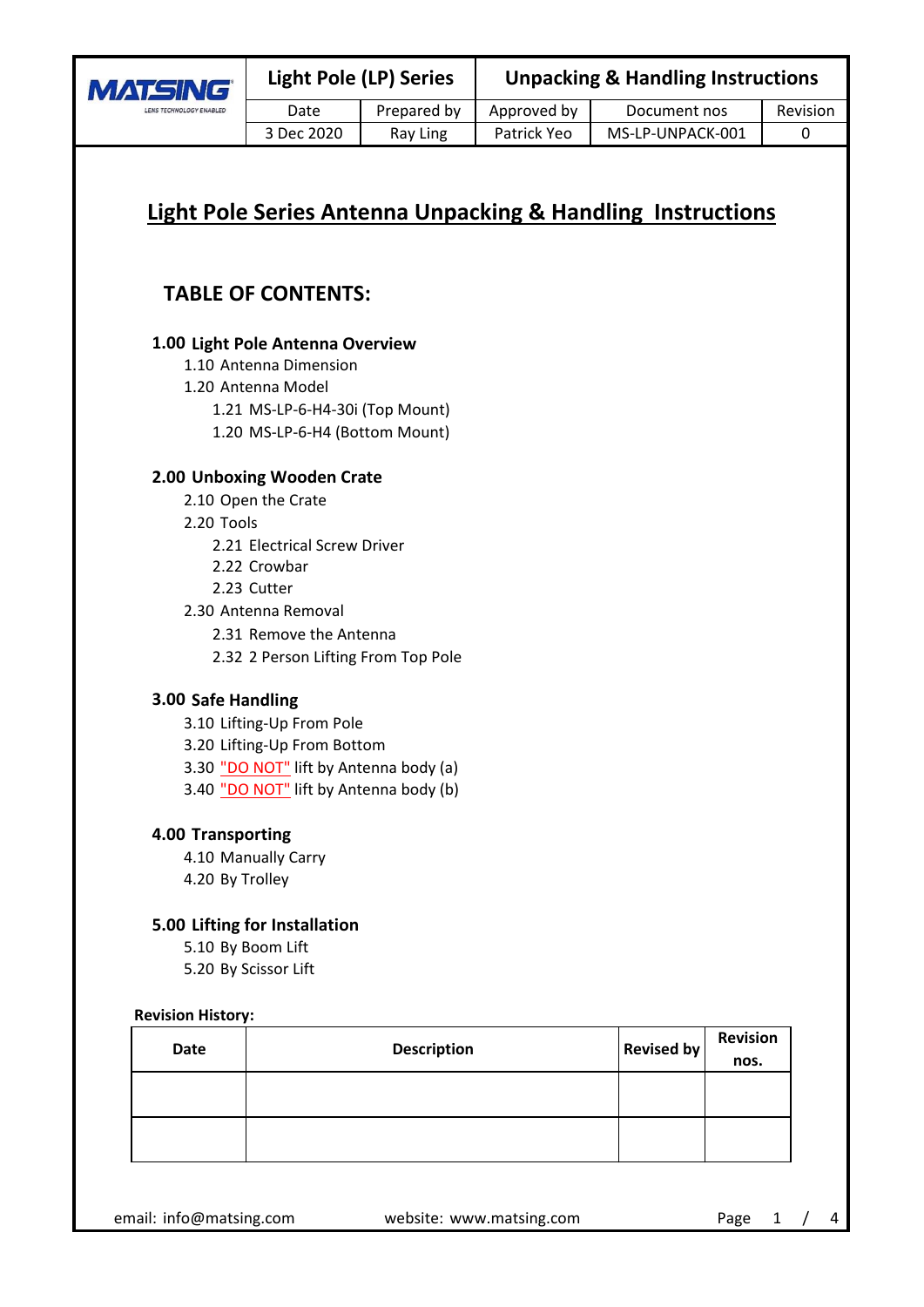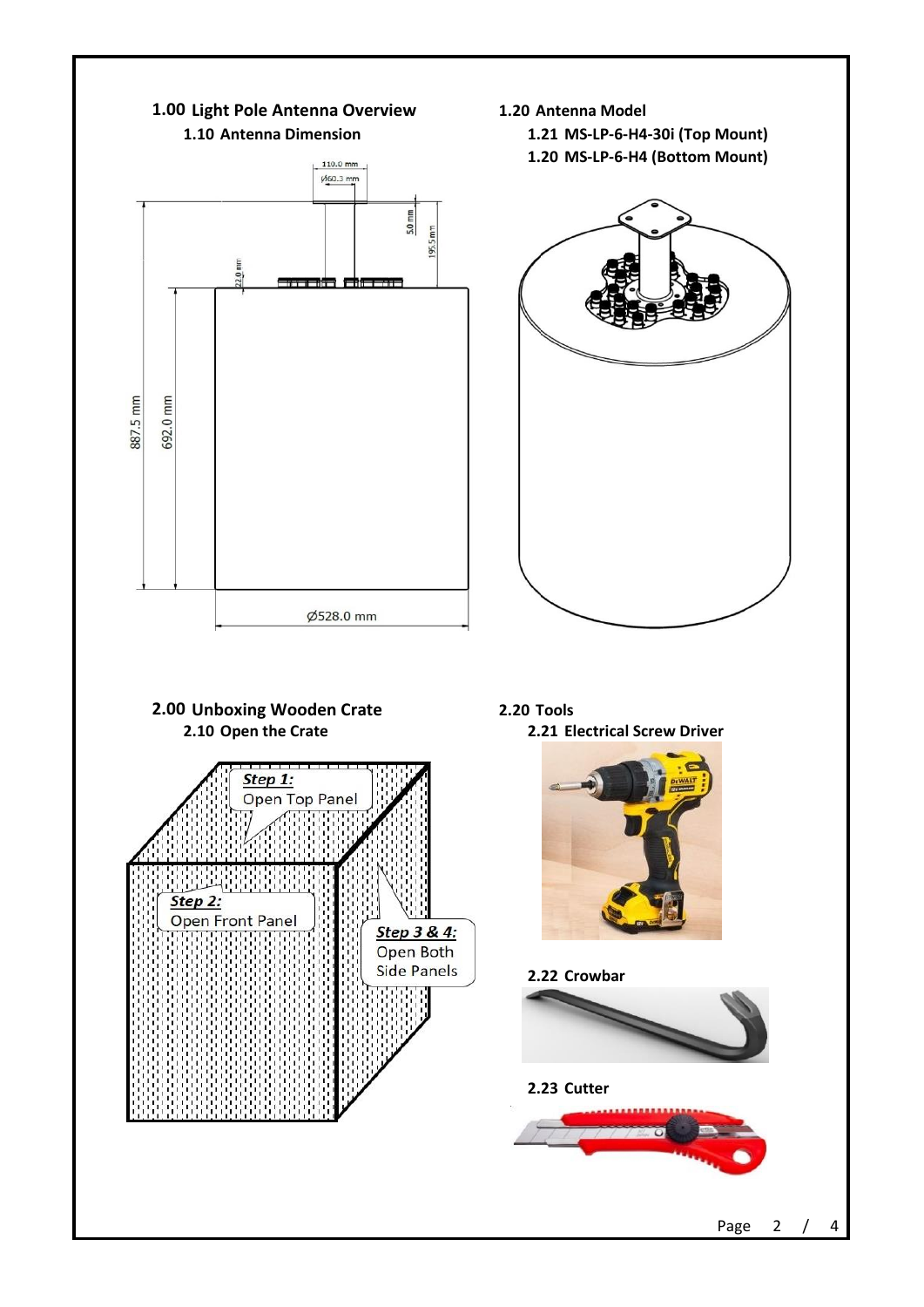# **Antenna Removal 2.30 2.32 2 Person Lifting From Top Pole Safe Handling 3.00 Lifting-Up From Pole Lifting-Up From Bottom "DO NOT" lift by Antenna body (a) "DO NOT" lift by Antenna body (b) 3.10 3.20 2.31 2.32 3.30 <u>"DO NOT"</u>** lift by Antenna body (a) ✔ ✔

✘ ✘

3 / 4 Page